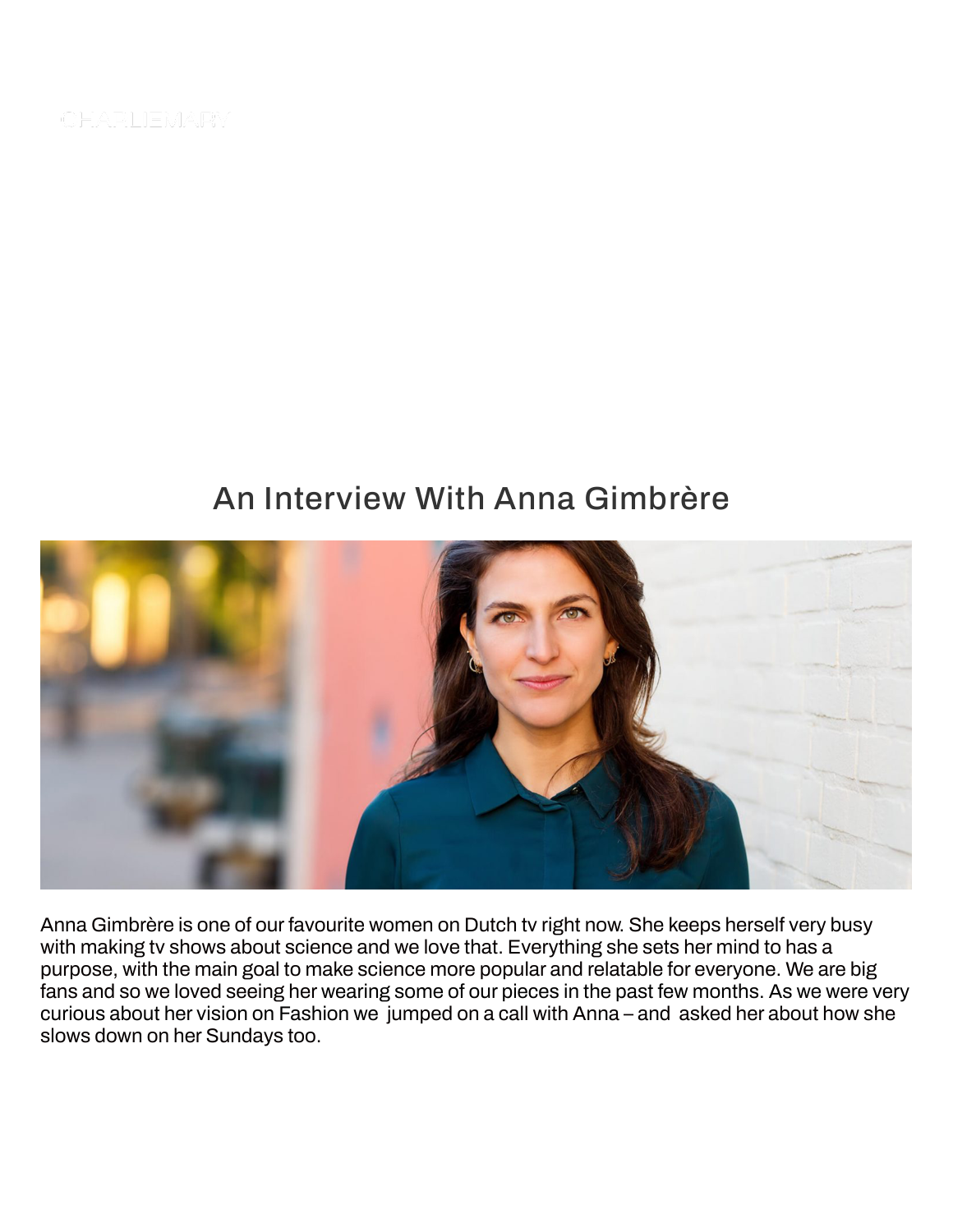## **What role does fashion have in your life?**

I love trying new things. I have been exploring so many different styles and I enjoy having a lot of different outings in what I wear. I loved experimenting with my style and outfits as a teenager and I still really enjoy the flexibility of it. Clothing changes how the world perceives you, so when I get dressed for tv or a party I ask myself: "who do I want to be today?". Now that I am on television my style has become more subtle because I want to be taken seriously as a journalist. Also, the scope of brands I buy has shrunk because I only buy or rent sustainable and ethical brands now.

## **Has being on TV changed your sense of fashion?**

Absolutely. I definitely spend more time thinking about how my clothing will be perceived by the audience. I'll dress completely different when it's a show for kids than when it's an evening talk show. And you know what, I even swore never to wear a bathing suit on TV, because I didn't want to sexualize myself on tv like that. But then this past summer, I had to do an experiment in the water for a show for teenagers, it was warm and it made the most sense to wear a bathing suit to shoot the scene. And so I did and I actually felt quite like a badass at that moment! Like, I really did that and did not care!

### **You've mentioned to us before that you only shop ethically responsible brands, can you explain to us why that is important to you?**

I've always been concerned about how we treat our planet and what we do to protect it. And I feel that currently how we consume is hurting the planet way too much. Unfortunately, a big part of that is fashion. I feel a great responsibility to choose a better future for our environment. There may not be many ways for us as individuals to help, but fashion is certainly one of them. Fashion is an enormous polluter, so I hope more brands will shift to sustainable production like CharlieMary, while keeping their designs fashion-forward and unique. I feel that, as a tv host, I have to give the right example. So I try to rent more than I buy and only buy from ethical brands.